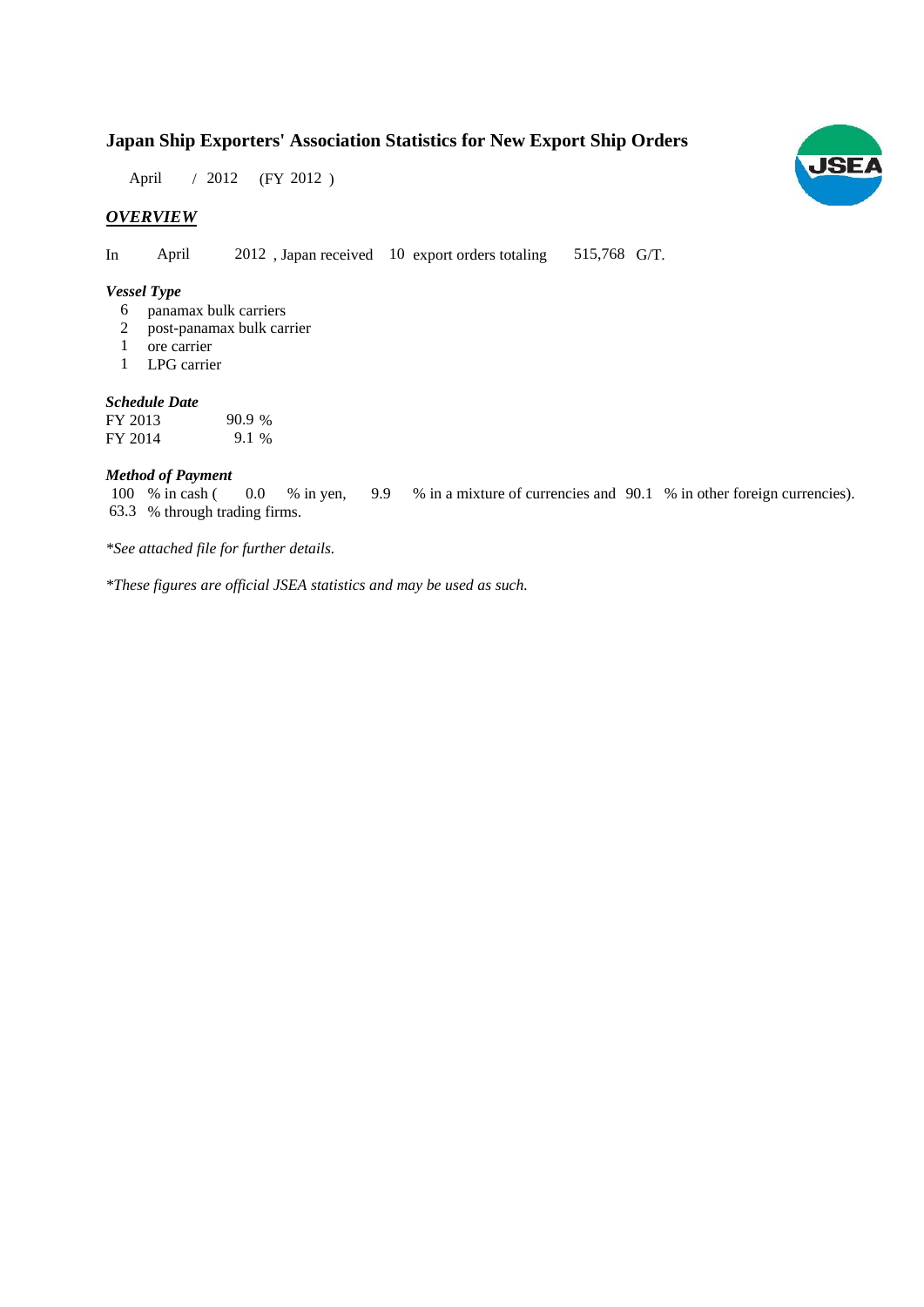#### New Export Orders Placed in April 2012 (FY 2012) Based on Fiscal Year

No. G/T No. G/T No. G/T No. G/T No. G/T No. G/T No. G/T No. G/TGeneral Cargos | 11| 672,972|| 9| 492,922| 0| 0| 1| 61,050| 1| 59,500| 0| 0| 0| 0|| 2| 120,550 Bulk Carriers | 176| 6,650,098|| 139| 3,914,540| 12| 601,800| 9| 309,590| 16| 682,458| 9| 468,768| 9| 468,768|| 46| 2,062,616 Tankers | 7| 455,236|| 1| 2,100| 1| 48,300| 1| 28,736| 4| 376,100| 1| 47,000| 1| 47,000|| 7| 500,136 Combined Carriers 0 0 0 0 0 0 0 0 0 0 0 0 0 0 0 0Others | 4| 302,200|| 4| 302,200| 0| 0| 0| 0| 0| 0| 0| 0| 0| 0 Total | 198 8,080,506|| 153 4,711,762 13 650,100| 11| 399,376| 21| 1,118,058| 10| 515,768| 10| 515,768|| 55| 2,683,302 FY 2012 / FY2011 (%) \* 65.1 56.5 \* 65.1 57.9 57.9 43.3 76.9 56.5 56.5 56.5 56.5 \* 67.7 In CGT 3,929,443 2,456,148 275,449 201,210 454,005 222,809 222,809 1,153,473 Description Apr 11 to Mar 12 Apr 11 to Dec 11 January 2012 February 2012 March 2012 April 2012 Apr 2012 Jan 12 to Apr12 March 2012 **April 2012** Apr 2012

*Figures for shipbuilding orders of 500 G/T and over for export as steel vessels placed with JSEA members are covered.*

\*FY 2011/FY2010

\*\*Calendar Year 2012

JSEA (May 2012)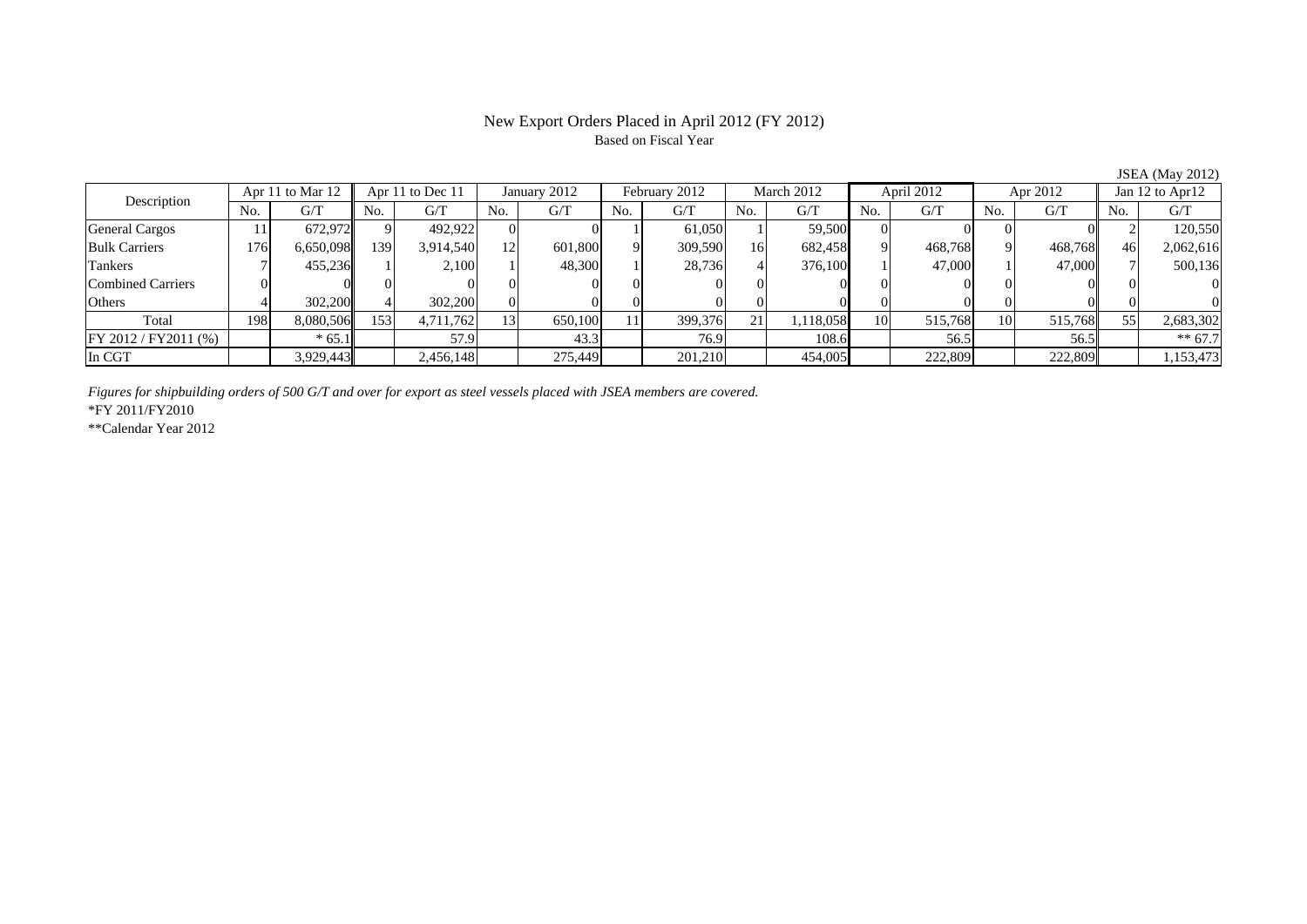### Export Ships Delivered in April 2012 (FY 2011) Based on Fiscal Year

JSEA (May 2012)

| Description           | Apr 11 to Mar 12 |            | Apr 11 to Dec 11 |            | January 2012   |           | February 2012  |           | March 2012 |           | April 2012 |           | April 2012 |           | Jan 12 to Apr 12 |           |
|-----------------------|------------------|------------|------------------|------------|----------------|-----------|----------------|-----------|------------|-----------|------------|-----------|------------|-----------|------------------|-----------|
|                       | No.              | G/T        | No.              | G/T        | N <sub>O</sub> | G/T       | N <sub>0</sub> | G/T       | No.        | G/T       | No.        | G/T       | No.        | G/T       | No.              | G/T       |
| <b>General Cargos</b> | 19               | 1.008.576  | 16               | 775.894    |                | 172.551   |                | 60,131    |            |           |            | 60,131    |            | 60.131ll  |                  | 292,813   |
| <b>Bulk Carriers</b>  | 279              | 1.594.200  | 187              | 7,614,975  | 37.            | .561,271  | 24             | 885,869   | 31         | 1,532,085 | 33         | 1,392,556 | 33         | 1,392,556 | 125              | 5,371,781 |
| Tankers               | 55               | 3,325,557  | 45               | 2,930,746  |                | 98,378    |                | 75,584    |            | 220,849   |            | 333,984   |            | 333,984   |                  | 728,795   |
| Combined Carriers     |                  |            |                  |            |                |           |                |           |            |           |            |           |            |           |                  |           |
| Others                |                  |            |                  |            |                |           |                | 01        |            |           |            |           |            |           |                  | $_{0}$    |
| Total                 | 353              | 15,928,333 | 248              | 11,321,615 | 42             | 1,832,200 | 27             | 1,021,584 | 36         | 1,752,934 | 39         | 1,786,671 | 39         | 1,786,671 | 144              | 6,393,389 |
| FY 2012 / FY 2011 (%) |                  | $*92.8$    |                  | 94.0       |                | 88.6      |                | 80.5      |            | 98.1      |            | 139.6     |            | 139.6     |                  | $**99.9$  |
| In CGT                |                  | 7,084,729  |                  | 5,015,626  |                | 827,662   |                | 493,489   |            | 747,952   |            | 778,815   |            | 778,815   |                  | 2,847,918 |

*Deliveries of new shipbuilding orders of 500 G/T and over for export as steel vessels placed with JSEA members are covered.*

\*FY 2011/FY2010

\*\*Calendar Year 2012